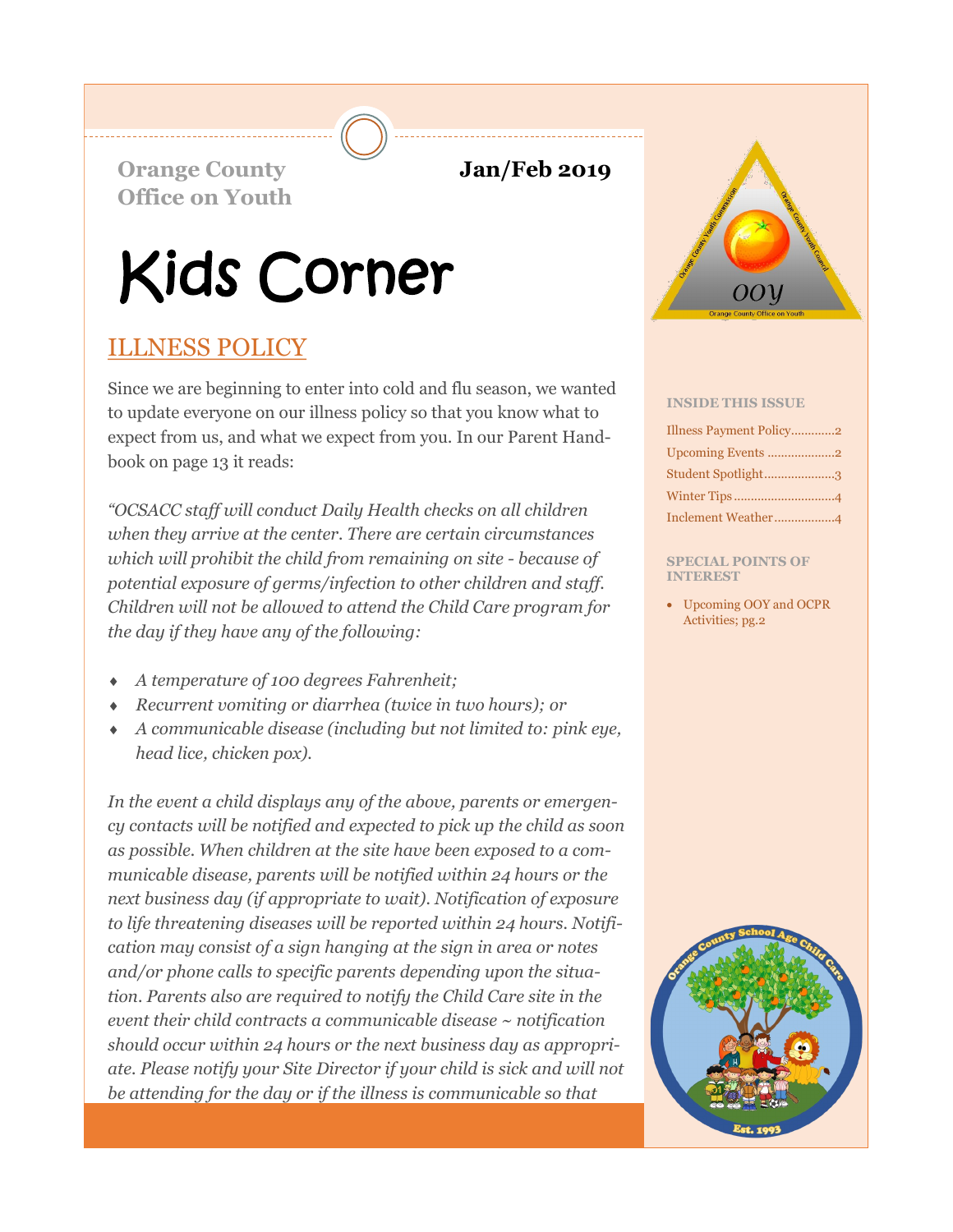# ILLNESS PAYMENT POLICY

When children become sick we understand that it can create hardships financially especially if you have weekly child care fees accruing. *"In the event a child becomes ill and must be out of school and child care for an extended amount of time, a doctor's note is required. Once the note is on file, charges will accrue for the first three (3) days and will not begin again until the child returns to the child care program."* (Parent Handbook; pg. 8)

## OFFICE ON YOUTH AND PARKS & REC. EVENTS

- **January 1st—30th: ALL CHILD CARE PARENTS** need to update their paperwork
- **January 17th:** FREE Screening of Paper Tigers @ OCHS (7:00–9:00pm)
- **January 18th:** Lee-Jackson Day; County Offices Closed; ALL CHILD CARE SITES OPEN
- **January 21th:** MLK Day: **ALL CHILD CARE SITES CLOSED**
- **January 22nd:** Valentine's Day Fundraiser START
- **January 24th:** FREE Screening of Resilience followed by a Panel Discussion @ OCHS (7:00—9:00pm)

OCPR—FREE Winter Financial Well-Being Seminar: Saving for College and Retirement Planning (5:30—8:00pm); Register by Jan. 11th to guarantee child care and dinner

- **February 6th:** OCPR—Pathway to eBay Class (5:30—8:00pm); Space is Limited. Registration is \$7 and due by Jan. 25th, after that there will be a \$3 late fee
- **February 8th:** Valentine's Day Fundraiser ORDER FORMS DUE
- **February 14th:** Valentine's Day
- **February 18th:** President's Day: Student Holiday/Teacher Work Day (PTC); County Government CLOSED; **ALL CHILD CARE SITES CLOSED**
- **February 23rd:** Father-Daughter Dance @ OCHS: K—3rd Grade (4:00—6:00pm)

4th—8th Grade (7:30—9:30pm)

• **March 16th:** Mother-Son Dance @





2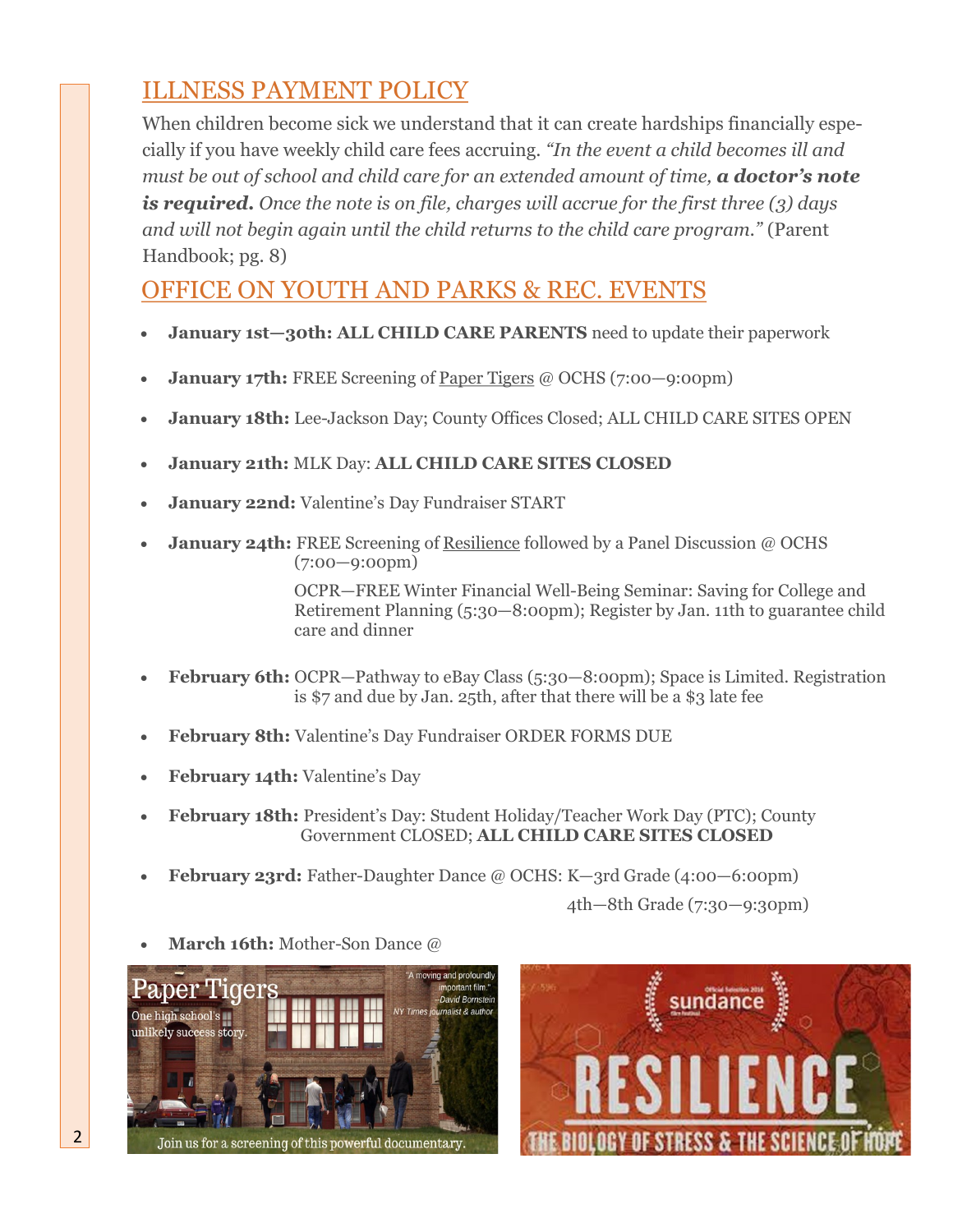# OCSACC STUDENT SPOTLIGHT



**Natalie Monaco School:** *Gordon Barbour Elementary* **Grade:** *3rd* **Favorite Subject:** *Reading* **Favorite Child Care Activity:** *Playing the game "15" in the Gym.*



**Joseph Mayer School:** *Locust Grove Elementary* **Grade:** *4th* **Favorite Subject:** *Math* **Favorite Child Care Activity:** *Playing in the Gym*



### **Joseph Snell**

**School:** *Orange Elementary* **Grade:** *4th Grade*

**Favorite Subject:** *"Science is my favorite subject in school because it's a mix of reading and math, and I get to test things that I make."*

**Favorite Child Care Activity:** *Playing with all the Legos*